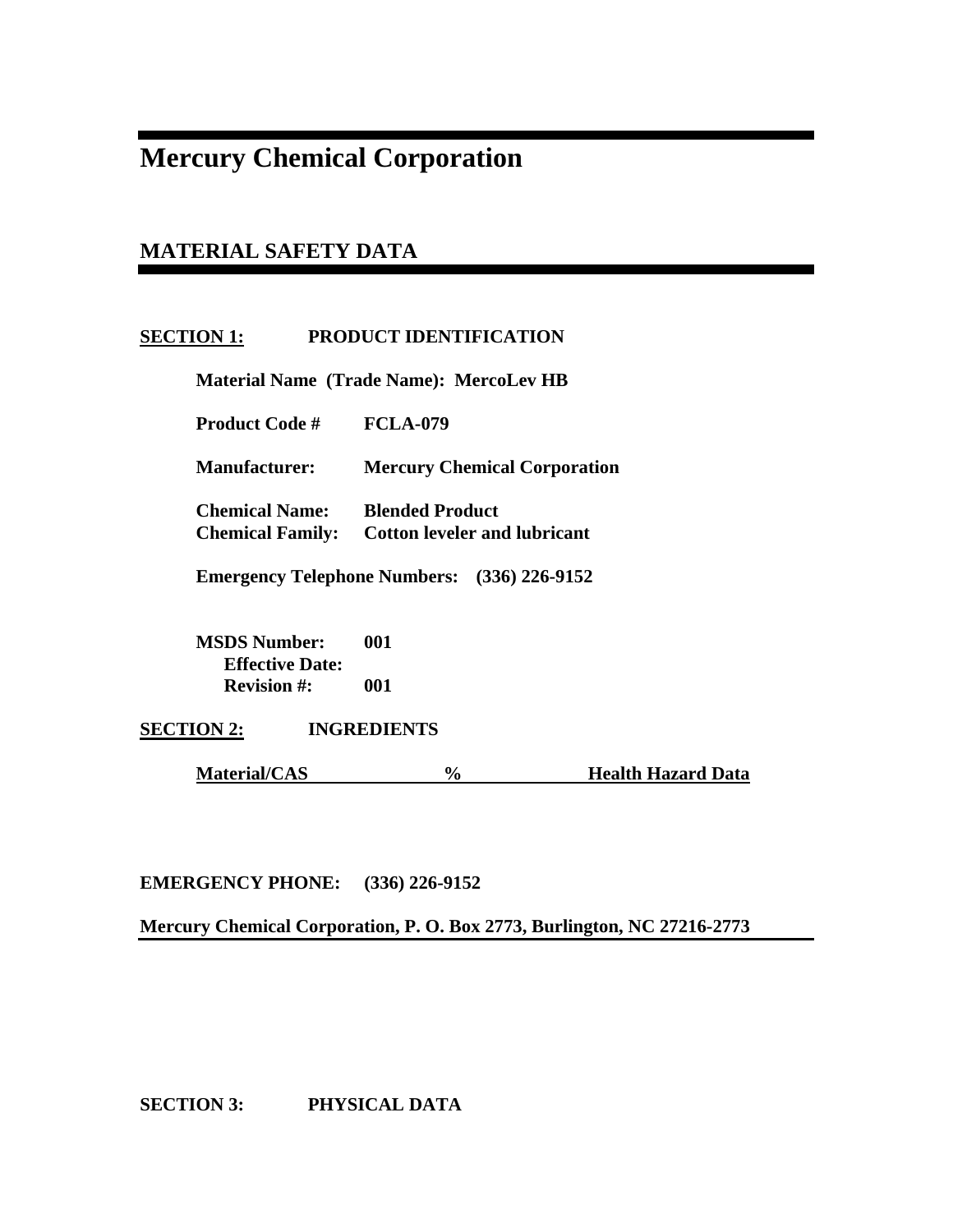**Boiling Point:**  $\approx 212^\circ \text{ F}$  **Solubility in Water:** Soluble **Vapor Pressure:** NA **Vapor Density:** NA  **% Volatile by Weight:** 85  **pH: (\_neat ) : Appearance/Odor:** Clear brown liquid/mild odor

## **SECTION 4: FIRE AND EXPLOSION DATA**

**Flash Point (F):**  $> 200^\circ$  F  **Flammable Limits (%):** NA **Extinguishing Media:** Water, CO<sub>2</sub>, Foam

**Special Firefighting Procedures:** 

 **Self-contained breathing apparatus and protective clothing should be worn in fighting fires involving chemicals.** 

**Unusual Fire and Explosion Hazards:** 

## **SECTION 5: HEALTH HAZARD INFORMATION/FIRST AID**

 **Toxicology: Not known** 

 **Exposure Standards: Not known** 

 **Signs and Symptoms of Exposure:** 

 **Contact with the eyes and skin causes irritation and redness.** 

**Prolonged exposures to vapors may be irritating to nose, throat and respiratory tract producing symptoms of dizziness, head ache and nausea.** 

## **FIRST AID**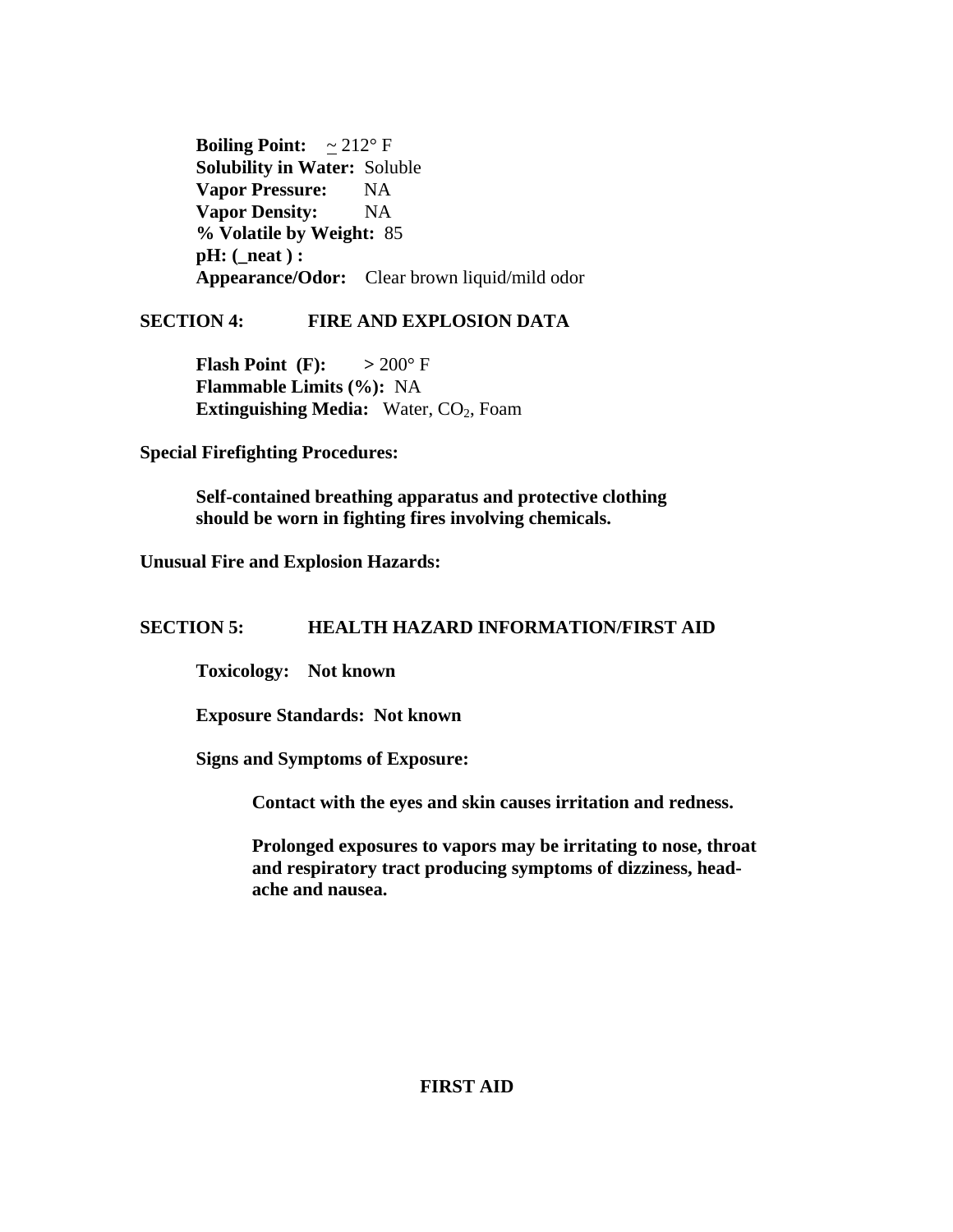#### **Eye Contact:**

 **Immediately flush eyes with copious quantities of water for a minimum of fifteen (15) minutes. Use fingers to separate eyelids to assure that the eyes are being irrigated. Process should begin within one minute of eye contact. Call a physician.** 

#### **Skin Contact:**

 **Wash exposed skin with copious quantities of soapy water. Remove all contaminated clothing and wash before re-use** 

#### **Inhalation:**

 **Remove to fresh air. If breathing impaired, assisted respiration (mouth to mouth) may be indicated as well as supplemental oxygen. Seek medical attention.** 

#### **Ingestion:**

 **If swallowed, call a physician immediately. Induce vomiting or Remove stomach contents by gastric suction only as directed by medical personnel. Never give anything by mouth to mouth an unconscious person.** 

#### **SECTION 6: REACTIVITY DATA**

**Stability:** Stable will not polymerize

 **Conditions to Avoid:** None known

 **Incompatibility (Materials to Avoid):** Strong oxidizers

 **Hazardous Decomposition or By-Products:** Oxides of carbon, nitrogen

 **Hazardous Polymerization:** Will not occur

**SECTION 7: SPILL, LEAK AND DISPOSAL PROCEDURES**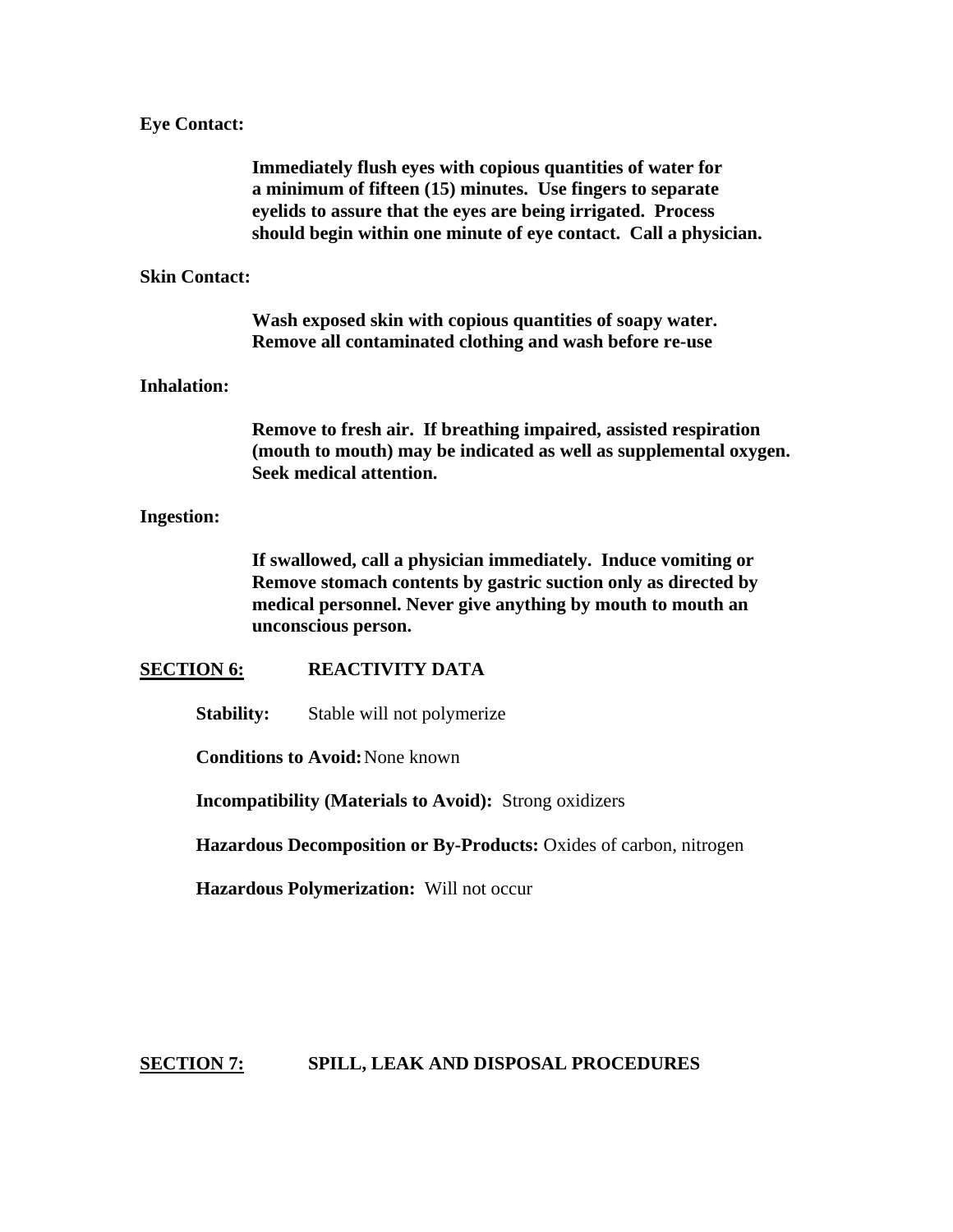**Steps to be taken in case material is released or spilled:** Contain and dispose of according to all local ordinances

 **Waste Disposal Method:** 

 **Dispose in approved landfill. Comply with all federal, state and local regulations.** 

**Precautions to be taken when handling and storing:** 

 **Keep away from oxidizers, heat or flames. Keep in a cool, dry ventilated storage and in closed containers. Avoid contact with skin, eyes and clothing.** 

#### **SECTION 8: SPECIAL PROTECTION INFORMATION**

**Respiratory Protection:** 

**Keep container closed. Avoid prolonged breathing of vapors or mists. In poorly ventilated areas, masks of the cartridge type (NIOSH) approved for organic vapors are recommended. Generally, respiratory protection is unnecessary provided there is adequate ventilation.** 

**Eye Protection:** 

 **Chemical safety goggles to be used when working with mists, dust or liquids.** 

**Other Protective Clothing and Equipment:** 

 **Eye wash stations readily accessible Safety shower Long sleeved clothing** 

**Work and Hygienic Practices:** 

 **Wash at the end of each workshift and before eating, smoking or using the toilet. Change work clothing daily before leaving the work place.** 

**SECTION 9: SPECIAL PRECAUTIONS & HANDLING INFORMATION**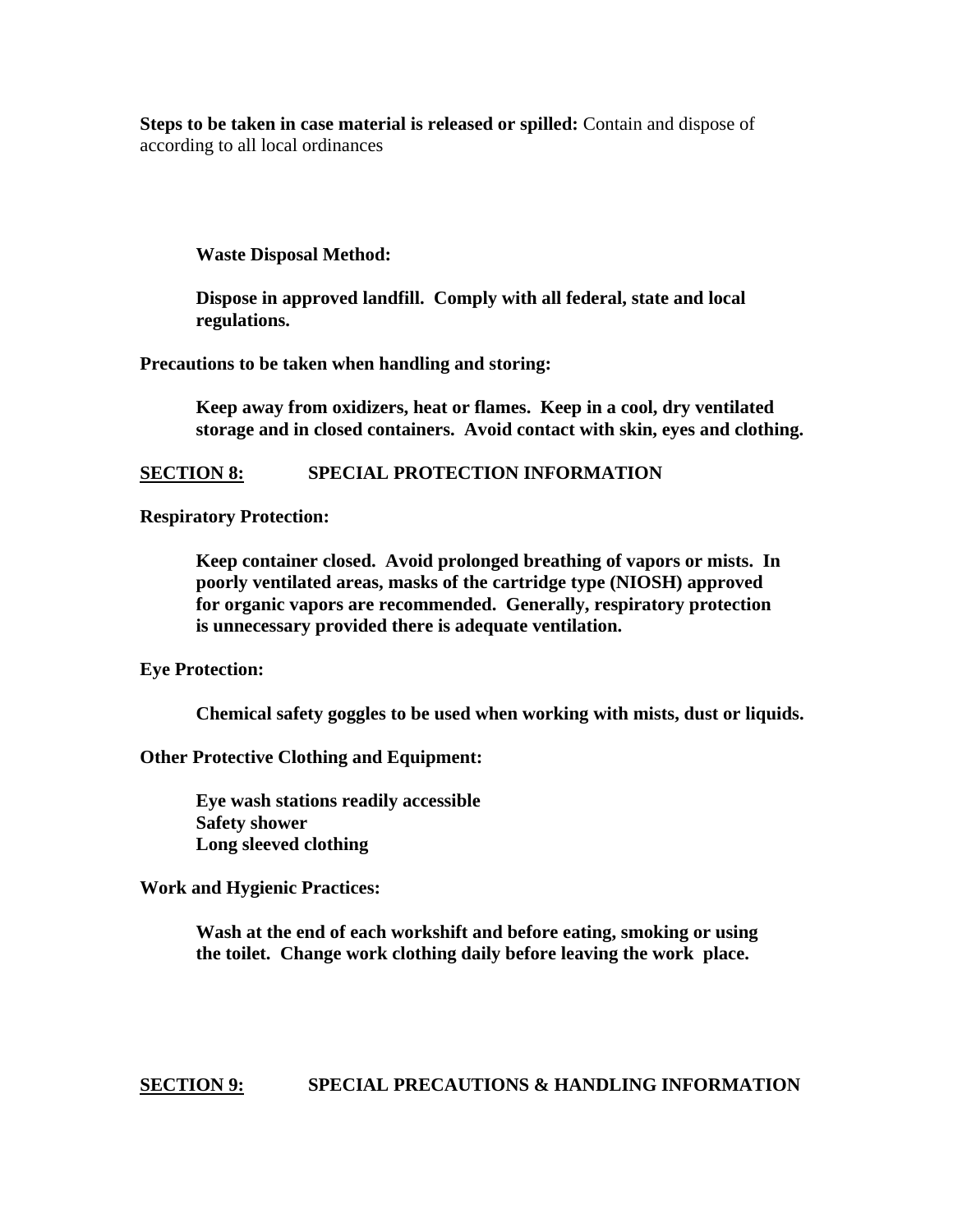**Avoid contact with skin, eyes and clothing. Wash thoroughly after handling. Keep away from heat, sparks and flame. Keep container closed.** 

## **SECTION 10: REGULATORY INFORMATION**

## **Federal EPA**

**CERCLA: Comprehensive Environmental Response, Compensation and Liability Act of 1980 requires notification to the National Response Center for release of quantities of hazardous substances equal to or greater than the reportable quantities (RQ's) in 40 CFR 302.4.** 

**Components present in this product at a level which could require reporting under this statute are:** 

| <b>Material</b> | CAS# | <b>Concentration</b> $(\% )$ |  |
|-----------------|------|------------------------------|--|
|-----------------|------|------------------------------|--|

**SARA Title III: Superfund Amendments and Reauthorization Act of 1986 requires submission of annual reports of release of toxic chemicals that appear in 40 CFR 372 (for SARA 313). This information must be included in all MSDS's that are copied and distributed for this material.** 

**Components present in this product at a level which could require reporting under this statute are:** 

| <b>Material</b>                 | $CAS\#$ | Concentration $(\% )$ |
|---------------------------------|---------|-----------------------|
| Contains no SARA 313 components |         |                       |

**Sara Title III: Superfund Amendments and Reauthorization Act of 1986 requires emergency planning based on Threshold Planning Quantities (TPQs) and release reporting based on reportable quantities (RQs) in 40 CFR 355.** 

**Components present in this product at a level which could require reporting under this statute are:** 

| <b>Material</b> | CAS# | Concentration $(\% )$ |
|-----------------|------|-----------------------|
|-----------------|------|-----------------------|

**TSCA: Toxic Substances Control Act status: The ingredients of this product are on the TSCA inventory.** 

## **State Right-To-Know**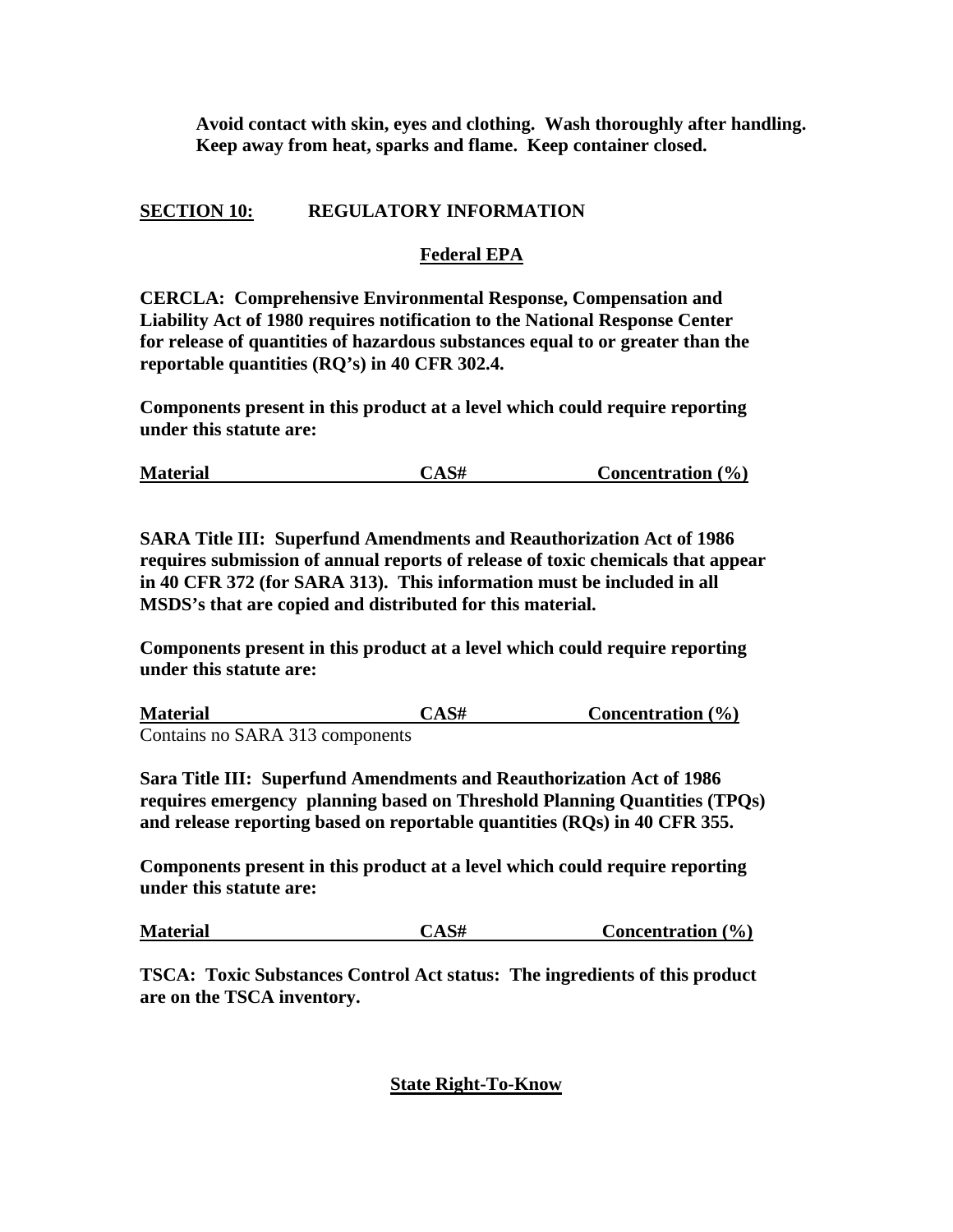**CALIFORNIA Proposition 65 (reportable materials): NONE** 

| <b>Material</b> | CAS# | Concentration $(\% )$ |  |
|-----------------|------|-----------------------|--|
|-----------------|------|-----------------------|--|

**MASSACHUSETTS Right-To-Know, Substance Inventory (MSL) lists hazardous substances and extraordinarily hazardous substances which must be identified**  when present in products.  $(\geq+0.0001\%)$ 

**Components present in this product at a level which could require reporting under this statute are:** 

#### **Extraordinarily Hazardous Substances**

**Material CAS# Concentration (%)** None

 **Other Hazardous Substances** 

| <b>Material</b> | CAS# | Concentration $(\% )$ |
|-----------------|------|-----------------------|
| None            |      |                       |

**PENNSYLVANIA Right-To-Know, Hazardous Substances Inventory lists hazardous substances and special hazardous substances which must be identified when present in products.** 

**Components present in this product at a level which could require reporting under this statute are:** 

**NEW JERSEY Worker and Community Right-To-Know Act Hazardous Substance Inventory lists hazardous components present in this product which could require reporting under this statute are:** 

**Material CAS# Concentration (%)**

## **SECTION 11: TRANSPORTATION INFORMATION**

**DOT Proper Shipping Name:** Soap

 **DOT Exceptions and Additional Labels Required:** None required